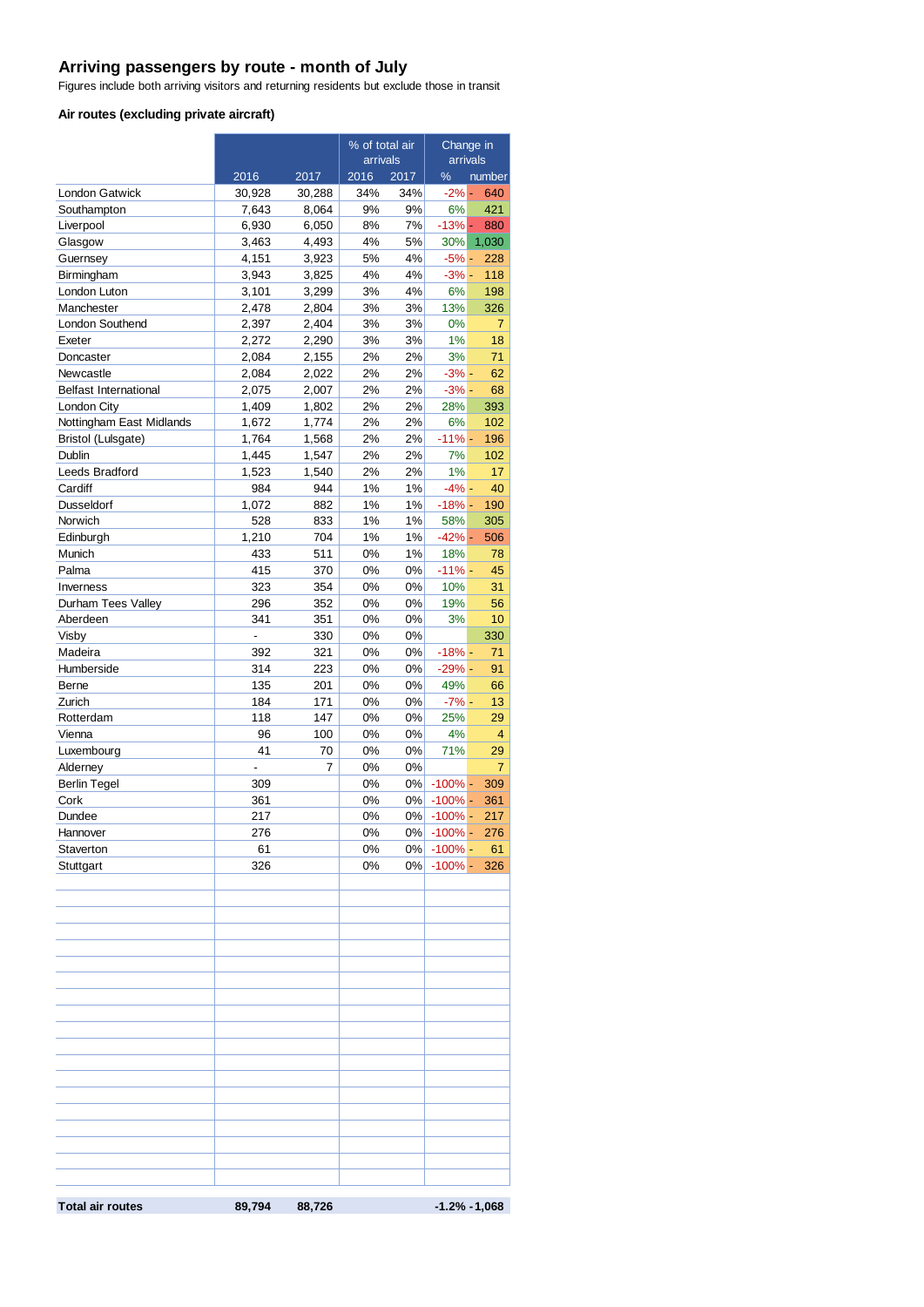# **Arriving passengers by route - month of July**

Figures include both arriving visitors and returning residents but exclude those in transit

# **Sea routes**

|                         |        |        | % of total sea<br>arrivals |       | Change in<br>arrivals |        |
|-------------------------|--------|--------|----------------------------|-------|-----------------------|--------|
|                         | 2016   | 2017   | 2016                       | 2017  | $\%$                  | number |
| St Malo                 | 25,803 | 26,567 | 48%                        | 49%   | 3%                    | 764    |
| Poole                   | 8,900  | 8,658  | 17%                        | 16%   | $-3% -$               | 242    |
| Guernsey                | 5,479  | 6,141  | 10%                        | 11%   | 12%                   | 662    |
| Visiting Yachtsmen      | 4,775  | 3,845  | 9%                         | 7%    | $-19%$ -              | 930    |
| Granville               | 2,374  | 2,946  | 4%                         | 5%    | 24%                   | 572    |
| Sark                    | 2,481  | 2,224  | 5%                         | 4%    | $-10% -$              | 257    |
| Carteret                | 1,662  | 2,043  | 3%                         | 4%    | 23%                   | 381    |
| Portsmouth              | 1,550  | 1,338  | 3%                         | 2%    | $-14%$ -              | 212    |
| <b>Dielette</b>         | 35     | 101    | $0\%$                      | $0\%$ | 189%                  | 66     |
| <b>Cruise Ship</b>      | 650    |        | 1%                         | $0\%$ | $-100%$ -             | 650    |
|                         |        |        |                            |       |                       |        |
| <b>Total sea routes</b> | 53.709 | 53,863 |                            |       | 0.3%                  | 154    |

## **Air and Sea combined**

|                              |         |         | share of<br>arrivals by air |      | Change in<br>arrivals |                |
|------------------------------|---------|---------|-----------------------------|------|-----------------------|----------------|
|                              | 2016    | 2017    | 2016                        | 2017 | $\%$                  | number         |
| Total arrivals (air and sea) | 143.503 | 142.589 | 63%                         | 62%  |                       | $-0.6\% - 914$ |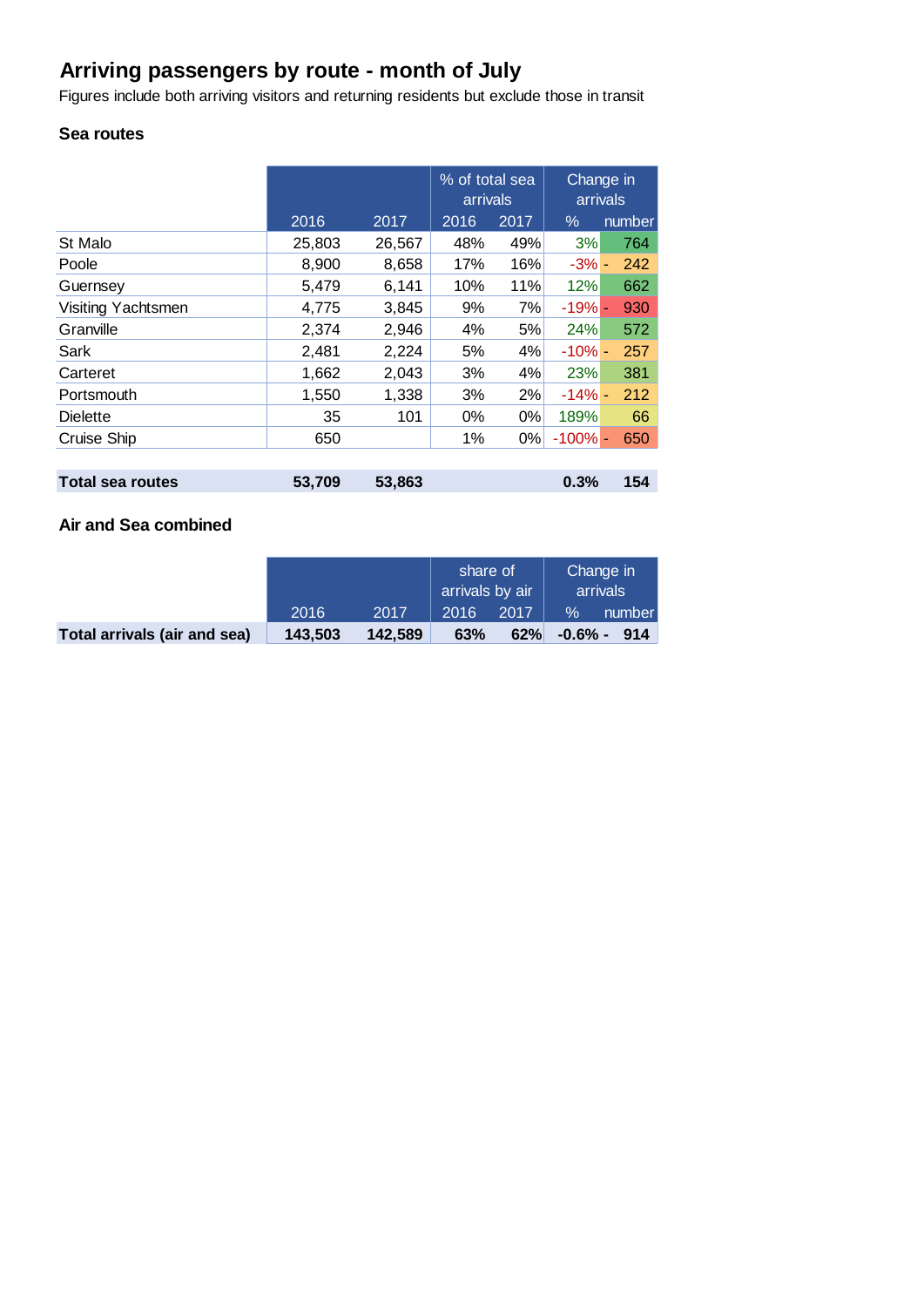#### **Arriving passengers by route - Year-to-date 2017**

Figures include both arriving visitors and returning residents but exclude those in transit

#### **Air routes (excluding private aircraft)**

|                              |                  |                          | % of total air |          | Change in  |                |
|------------------------------|------------------|--------------------------|----------------|----------|------------|----------------|
|                              | arrivals         |                          | arrivals       |          |            |                |
|                              | 2016             | 2017                     | 2016           | 2017     | $\%$       | number         |
| <b>London Gatwick</b>        | 184,229          | 186,770                  | 40%            | 41%      | 1%         | 2,541          |
| Southampton                  | 47,233           | 46,254                   | 10%            | 10%      | $-2\%$ -   | 979            |
| Liverpool                    | 30,929           | 36,959                   | 7%             | 8%       | 19%        | 6,030          |
| Guernsey                     | 31,366           | 26,376                   | 7%             | 6%       | $-16% -$   | 4,990          |
| Birmingham                   | 21,409           | 20,016                   | 5%             | 4%       | $-7\%$ -   | 1,393          |
| Glasgow                      | 11,943<br>10,744 | 15,560                   | 3%<br>2%       | 3%<br>3% | 30%<br>38% | 3,617<br>4,106 |
| London Luton<br>Exeter       | 12,690           | 14,850<br>13,052         | 3%             | 3%       | 3%         | 362            |
| Manchester                   | 14,805           | 11,556                   | 3%             | 3%       | $-22%$ -   | 3,249          |
| London City                  | 11,651           | 10,294                   | 3%             | 2%       | $-12% -$   | 1,357          |
| Nottingham East Midlands     | 6,659            | 9,887                    | 1%             | 2%       | 48%        | 3,228          |
| Doncaster                    | 7,640            | 8,600                    | 2%             | 2%       | 13%        | 960            |
| Bristol (Lulsgate)           | 8,972            | 7,904                    | 2%             | 2%       | $-12% -$   | 1,068          |
| London Southend              | 6,333            | 7,112                    | 1%             | 2%       | 12%        | 779            |
| Newcastle                    | 6,709            | 7,080                    | 1%             | 2%       | 6%         | 371            |
| <b>Belfast International</b> | 5,097            | 5,513                    | 1%             | 1%       | 8%         | 416            |
| Cardiff                      | 4,521            | 4,428                    | 1%             | 1%       | $-2% -$    | 93             |
| Dublin                       | 4,649            | 4,271                    | 1%             | 1%       | $-8\%$ -   | 378            |
| Leeds Bradford               | 3,234            | 3,554                    | 1%             | 1%       | 10%        | 320            |
| Madeira                      | 3,214            | 2,978                    | 1%             | 1%       | $-7%$ -    | 236            |
| <b>Dusseldorf</b>            | 2,888            | 2,941                    | 1%             | 1%       | 2%         | 53             |
| Norwich                      | 1,211            | 1,934                    | 0%             | 0%       | 60%        | 723            |
| Tenerife                     | 1,099            | 1,377                    | 0%             | 0%       | 25%        | 278            |
| Edinburgh                    | 1,843            | 1,178                    | 0%             | 0%       | $-36%$ -   | 665            |
| Palma                        | 1,052            | 1,009                    | 0%             | 0%       | $-4\%$ -   | 43             |
| Geneva                       | 2,069            | 945                      | 0%             | 0%       | $-54% -$   | 1,124          |
| Aberdeen                     | 819              | 839                      | 0%             | 0%       | 2%         | 20             |
| Munich                       | 1,058            | 811                      | 0%             | 0%       | $-23%$ -   | 247            |
| Durham Tees Valley           | 703              | 757                      | 0%             | 0%       | 8%         | 54             |
| Humberside                   | 768              | 613                      | 0%             | 0%       | $-20% -$   | 155            |
| Inverness                    | 583              | 595                      | 0%             | 0%       | 2%         | 12             |
| Berne                        | 359              | 546                      | 0%             | 0%       | 52%        | 187            |
| Vienna                       | 582              | 530                      | 0%             | 0%       | $-9\%$ -   | 52             |
| Zurich                       | 499              | 373                      | 0%             | 0%       | $-25%$ -   | 126            |
| Visby                        |                  | 330                      | 0%             | 0%       |            | 330            |
| Rotterdam                    | 516              | 274                      | 0%             | 0%       | $-47%$ -   | 242            |
| Friedrichshafen              | 186              | 210                      | 0%             | 0%       | 13%        | 24             |
| Bournemouth                  | 114              | 148                      | 0%             | 0%       | 30%        | 34             |
| Frankfurt Main               |                  | 147                      | 0%             | 0%       |            | 147            |
| <b>Bremen</b>                | 132              | 145                      | 0%             | 0%       | 10%        | 13             |
| Dresden                      | 145              | 144                      | 0%             | 0%       | $-1\%$ -   | 1              |
| Porto                        |                  | 138                      | 0%             | 0%       |            | 138            |
| Cork                         | 844              | 136                      | 0%             | 0%       | $-84\%$ -  | 708            |
| Newquay                      |                  | 119                      | 0%             | 0%       |            | 119            |
| Faro                         | 102              | 117                      | 0%             | 0%       | 15%        | 15             |
| Alderney                     | L.               | 88                       | 0%             | 0%       |            | 88             |
| Kassel                       |                  | 84                       | 0%             | 0%       |            | 84             |
| Luxembourg                   | 41               | 70                       | 0%             | 0%       | 71%        | 29             |
| Rennes                       | 125              | 11                       | 0%             | 0%       | $-91%$ -   | 114            |
| Madrid                       |                  | 4                        | 0%             | 0%       |            | 4              |
| Billund                      | 127              | $\overline{\phantom{a}}$ | 0%             | 0%       | $-100\%$ - | 127            |
| Stuttgart                    | 874              | $\blacksquare$           | 0%             | 0%       | $-100\%$ - | 874            |
| Baden-Baden / Karlsruhe      | 128              |                          | 0%             | 0%       | $-100%$ -  | 128            |
| <b>Berlin Tegel</b>          | 649              |                          | 0%             | 0%       | $-100%$ -  | 649            |
| <b>Brest</b>                 | 146              |                          | 0%             | 0%       | $-100\%$ - | 146            |
| Dundee                       | 377              |                          | 0%             | 0%       | $-100\%$ - | 377            |
| Erfurt                       | 137              |                          | 0%             | 0%       | $-100\%$ - | 137            |
| Hannover                     | 703              |                          | 0%             | 0%       | $-100\%$ - | 703            |
| Lubeck                       | 142              |                          | 0%             | 0%       | $-100\%$ - | 142            |
| Odense                       | 59               |                          | 0%             | 0%       | $-100\%$ - | 59             |
| Staverton                    | 109              |                          | 0%             | 0%       | $-100\%$ - | 109            |
| <b>Total air routes</b>      | 455,216          | 459,627                  |                |          | 1.0%       | 4,411          |